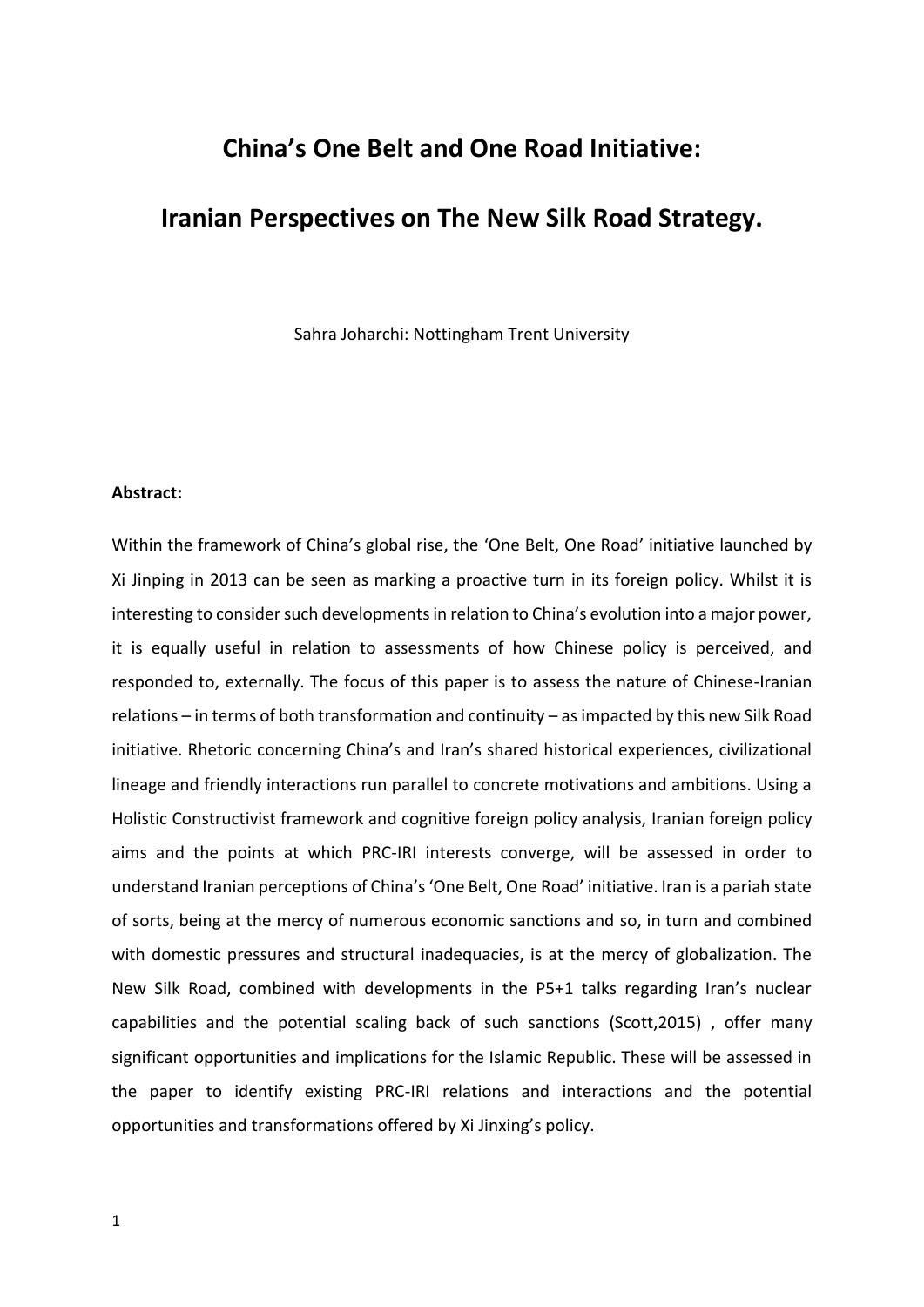#### **Introduction**

With the revival of the Silk Road ideal, formulated as Xi Jinping's One Belt One Road proposal, there are many questions that arise. Whilst many scholars prefer to focus on both what these means for China and what this reveals about its commitments to a more pro-active foreign policy direction going forward, others still focus on what impact it will have on China and its allies or even the ever threatened return of the China Threat theory or a new tributary system. It is significant to note however, that the Silk road is not China's alone – it never was. It is a system of trade which, inherently, predicates joint guardianship, governance and maintenance – interdependent as it is. The proposed new belt road is a reflection, or resurrection, of the original trading routes which put the Asian continent at the centre of internationalization, the forefather of globalization. As such it has specific implications for the original guardians of this ancient, yet advanced system.

Persia was China's ancient joint guardian and so the view of the former is worthy of note (Kemenade, 2010:170). This paper will focus exclusively on the Chinese-Iranian dynamic and the facets of their relationship which are affected by this initiative. What will be assessed will be the impact of the belt road, with regard to opportunities and issues which reflect both the continuity ad transformation of relations from the perspective of Iranian perceptions of Chinese policies. It is interesting to note the two-way impacts, influences and interests that are spawned from this endeavour for the Islamic Republic of Iran, a state with as many issues as it has interests, and what this says about Chinese-Iranian relations and Iran Foreign policy generally. This endeavour will be conducted under the theoretical umbrella of Holistic constructivism. Constructivism is underpinned by two central tenets; the belief in the power of shared ideas of threats, goals or identities which create a reality within the international arena; and also that this reality results in the construction of the ideas and interests of the actors involved (Nia, 2011:280). The relationship between China and Iran represents a Tacit Alliance, informal and intangible in nature. This Tacit Alliance (TA) has been constructed and resurrected over time as a result of similarities in norms, ideas and historical experiences (Joharchi, 2014:33). This relationship, constructed through identity and cultural and historical narratives, is best analysed within a Holistic Constructivist theoretical framework. Holistic Constructivism with its emphasis on the dual roles of domestic and international influences, allows the most comprehensive analysis of all factors of effect within the Chinese-Iranian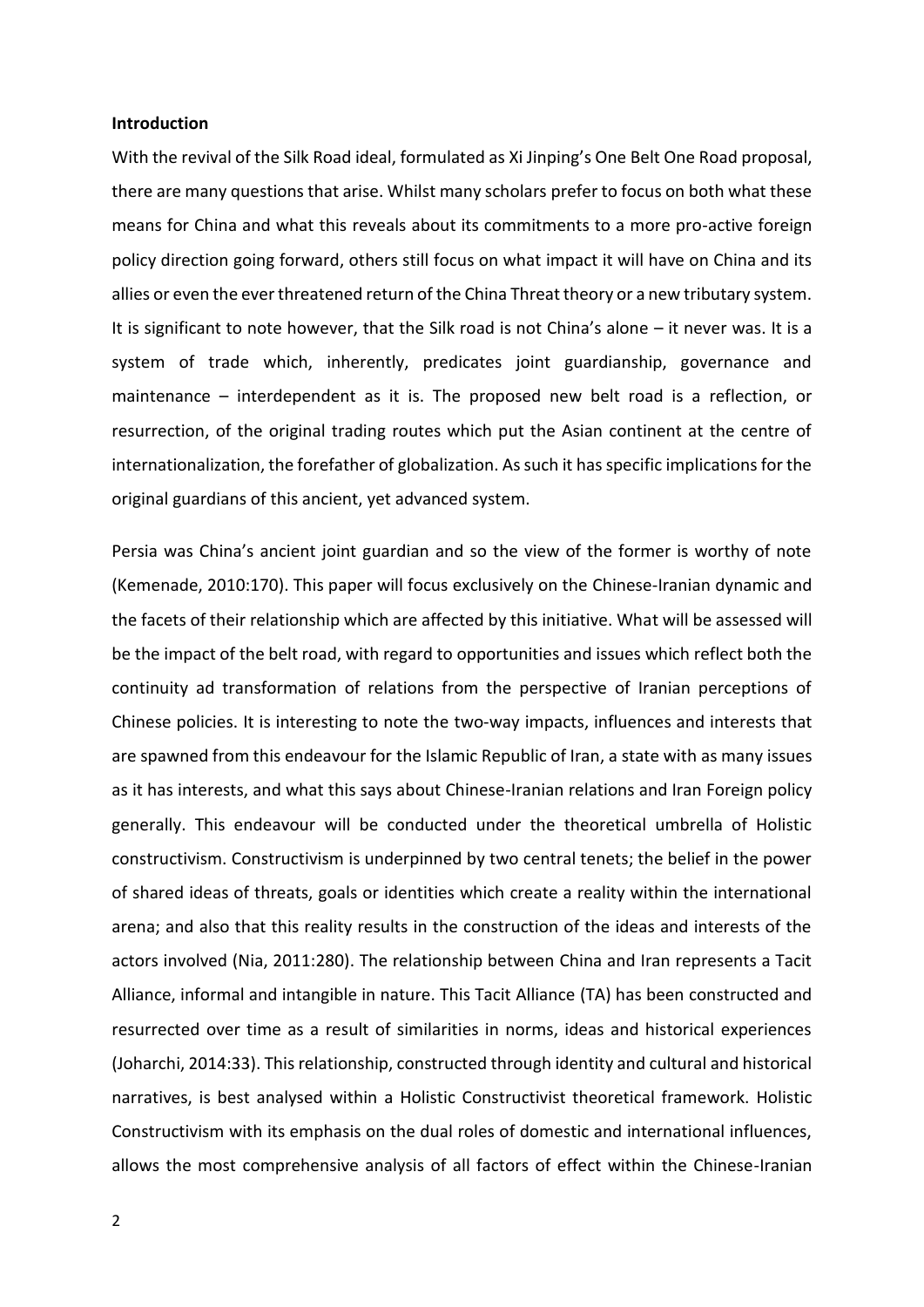alliance, enabling the combination of an analysis of explanations regarding ideational and normative factors at the international level and issues of social identity and domestic concerns at the national level (Burchill and Linklater, 2007:197). Iranian-Chinese relations and their influence on the construction and maintenance of a 'new' silk road therefore must be analyzed in relation to the construction of social norms and the ways in which they direct foreign policy, above predominantly traditional security concerns.

## **The Silk Road and Sino-Persian relations**

The Silk Road, which was formally established around 130BCE, is an ancient land and sea trade route connecting China, Asia and the Middle East, extending, at its peak, to reach as far as Italy. At this time, the world held four great Civilizations which acted as its guardians – China, Mesopotamia (Iran and Iraq), India and Egypt; though it was formalized as a result of the exploration mission of Chinese Diplomate Zang Quin following pre 130BCE informal and unstructured relations between China and Mesopotamia (Liu, 2010). Indeed, the term 'Silk' Road is a reference to the highly coveted Chinese export of Silk at this time. The increase in interactions signalled the first trade agreement signed between the Parthian and Sassanid Empires of greater Iran (141 BCE to 208 CE) which were by now in regular economic and political contact with the Han and Tang Dynasties of China Proper (206 BCE to 907 CE) (Fischel, 1951). The silk road was more than a route of economic productively as it bred a transfer also of skills, technological knowhow, culture, religion and norms and values (Foltz 2000). The silk road began it steady decline with the rise of the Ming Dynasty and the increase in nationalistic and regional identities along the route. This period saw China adopt a policy of isolation, in line with the Hai Jin edict which forbad any and all maritime activity, and the creation of the great wall, which would last until the 20<sup>th</sup> Century.

During this time Sino-Persian relations, whilst not disintegrating, remained dormant until the 1970's when Beijing sought rapprochement with Washington – an ally of the newly retitled Iran. It is important to note that during this time of dormancy China and Iran experienced similarities of experience – both finding themselves at the mercy of colonialism, regional powerhouses reduced in status as a result of external deprivations of national wealth through unjust trade relations and policies imposed by the imperial powers of Europe – and, for China, Japan (Bickers 2012). In the 1950's China expressed an interest in renewing ties with Iran, as

3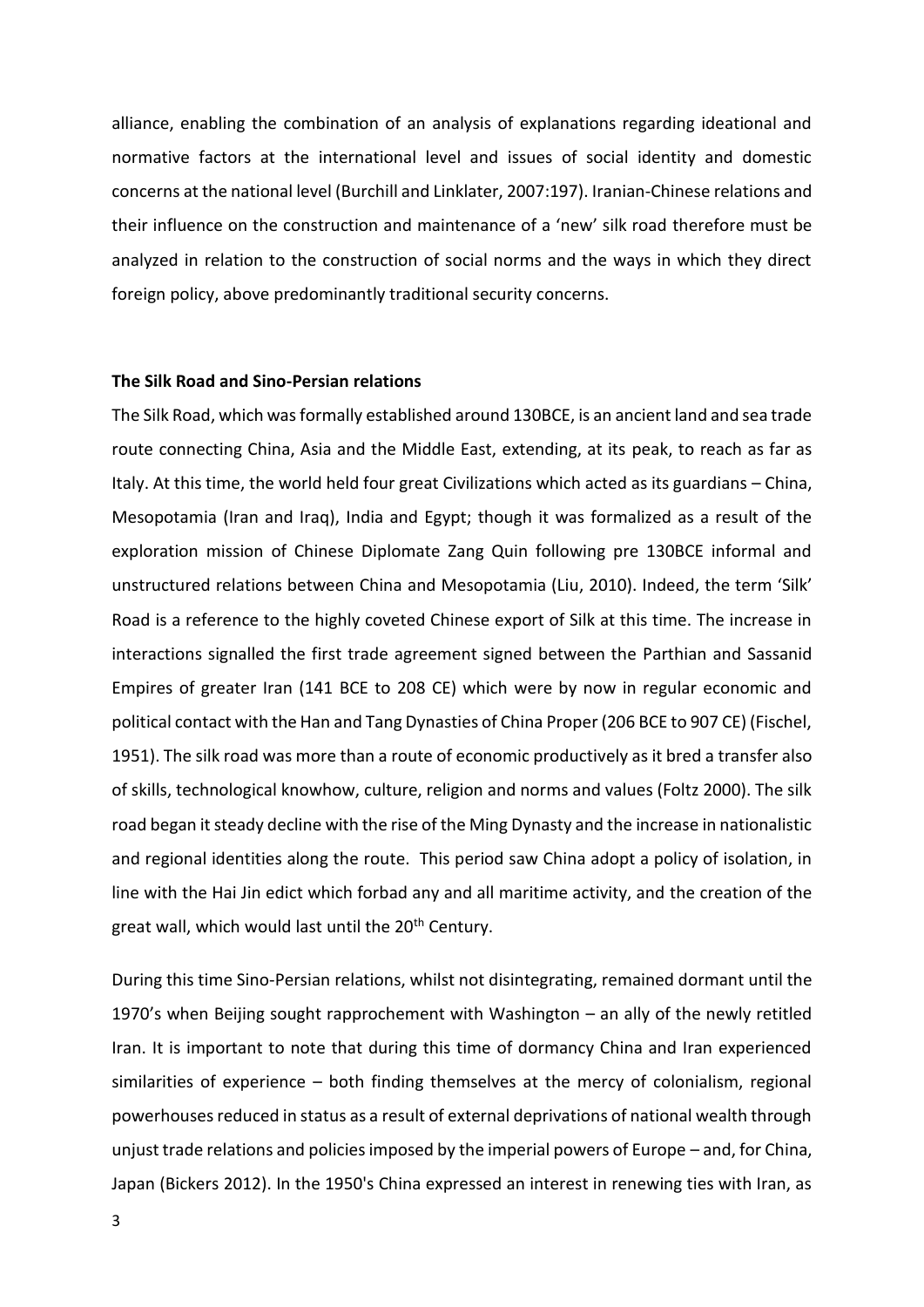a result of anti-imperialist uprisings in the latter which, due to its monarchical nature and heavy policy dependence on western, colonial powers, declined. This attitude was revised in the 1960's as a result of domestic and international shifts, as Iran reconsidered its approach to China. The latter's statement of support for the Shah on the eve of the 1979 revolution again resulted in a retardation, though relatively short lived, in relations. China's appeasement and recognition of the Islamic republic, combined with the Breakout of the Gulf War gave the PRC its foot in the door as it became a major arms supplier of Iran (and also Iraq). Relations between the two powers since this time, though slow in taking off, have gone from strength to strength in economic, political and diplomatic terms.

### **"One belt, One Road": The new Silk Road**

A key enterprise that is of mutual interest to both Iran and China is the new Silk Road initiative, launched in 2013, by Xi Jinping, as the 'One belt, One road' initiative which seeks to create a free-trade corridor (Summers, 2015). This New silk road is articulated to restore China's old maritime and overland trade routes. Recognizing the importance of national branding China also launched CCTV (China Central Television) in 2009, an Arabic international channel to enhance its soft power in the Middle East and build a more positive image of china for the Arabic audience (Wai-Yip, 2014:19). China and Russia have been co-operating on the integration of Asia by way of multifarious networks of high speed railways, pipelines, superhighways and ports, with Chinese corporations seeking and closing infrastructure deals across the Eurasia landmass. Investing close a trillion dollars with an intended yield of over 2.5 trillion across over 40 countries (Shaoxian, 2015). SOEs and financial institutions are being urged to invest in external construction and infrastructure projects. Traditional craftsmanship is also being revived in an attempt to develop authentic brands in line with China's 'going global' interests (Xiansi, 2014). China is the main contributor of investments in this plan and there are some concerns around the flow of goods and China's tendency to have stronger exports than its trading partners. However, there is genuine interest in ironing out such differences as the road is a key potential source of economic and developmental progress as well as promoting greater diplomatic ties amongst members (Wong, 2015: 5). In this respect the initiative also promotes, or predicates, interlocking security guarantees, in liberal terms, as a result of the increased integration and interdependence of countries along the belt. There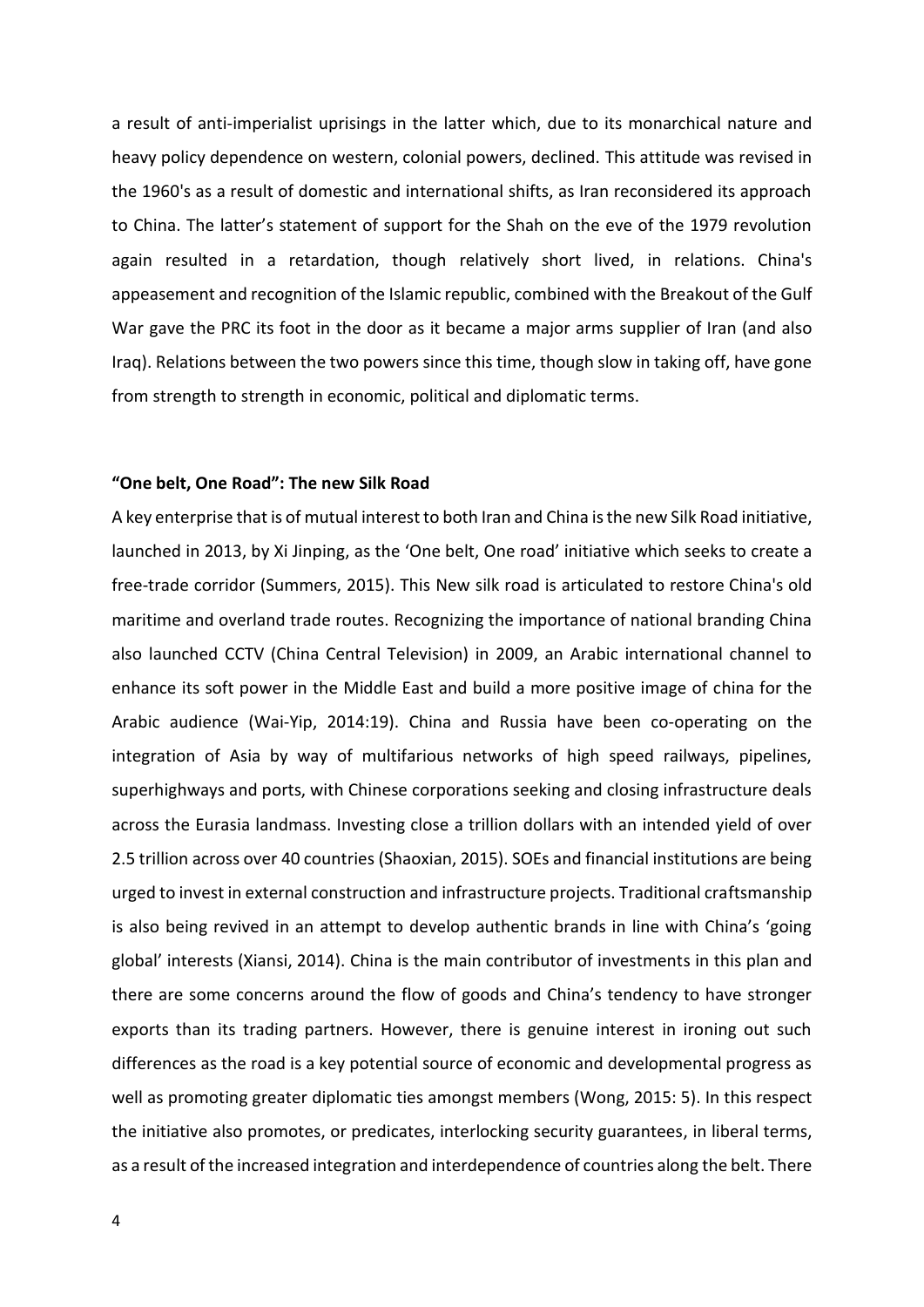have already been discussions between China and India regarding the security of borders which are of particular concern to the latter, and have, on occasion, resulted in war (Stanzel, 2015). This initiative is important in particular with regard to Iranian-Chinese relations and the convergence of interests for the PRC in creating a Eurasian economic bloc and of the IRI in accessing key markets and diplomatic opportunities, especially in light of economic sanctions, and Iran's bid to become a member of the SCO and gain greater presence in central Asia.

Geo-strategically Iran is a key node of the silk road project, which runs through the north of the country, which has key access to open seas (Ortega, 2015). This is of significant interest to Iran on several levels which have been boosted by its distancing from Hamas and its promotion of soft power and diplomacy parallel to western errors and failures in Lebanon, Iraq, Yemen and Syria (Ortega, 2015). The IRI is invested in the belt road plan and the connected AIIB and SCO security structures as they, combined and individually, provide a reprieve from its immediate, suspicious, and often hostile, neighbourhood. The new Silk Road can also be seen as the re-articulation of Persian and Chinese specifically, and Asian generally, progress and success. It builds on the previous, ancient, model of internationalization to compete in a globalized world. The belt does not just provide much needed access to markets, trade opportunities and investment and development. It provides security through interdependence, and recognition of Iran as a regional super-power. This has the possibility to be increased as western firms clamber to offer investment with the 2016 lifting of economic sanctions which has the potential to create in Iran an out-post of West meets Eurasian East (Korybko, 2015). Central Asia is also home to the 'stan' states which share cultural and historical 'kinship' commonalties with the IRI, and so can be used to develop soft power and so help to raise Iran's profile positively. The new Silk Road also seeks to develop pipeline opportunities and routes which represent a key market for Iranian energy exports, again providing the opportunity to reap much needed economic rewards which can be invested at home to increase societal legitimacy of the fractious polity and ease societal tensions caused by insecure and threadbare living standards (Luft, 2014:14).

### **Iranian Foreign Policy: restrictions and interests**

Iran has been an international Pariah, of sorts, since 1979 when it sought to remould its international relations with both regional and extra-regional powers, on its own terms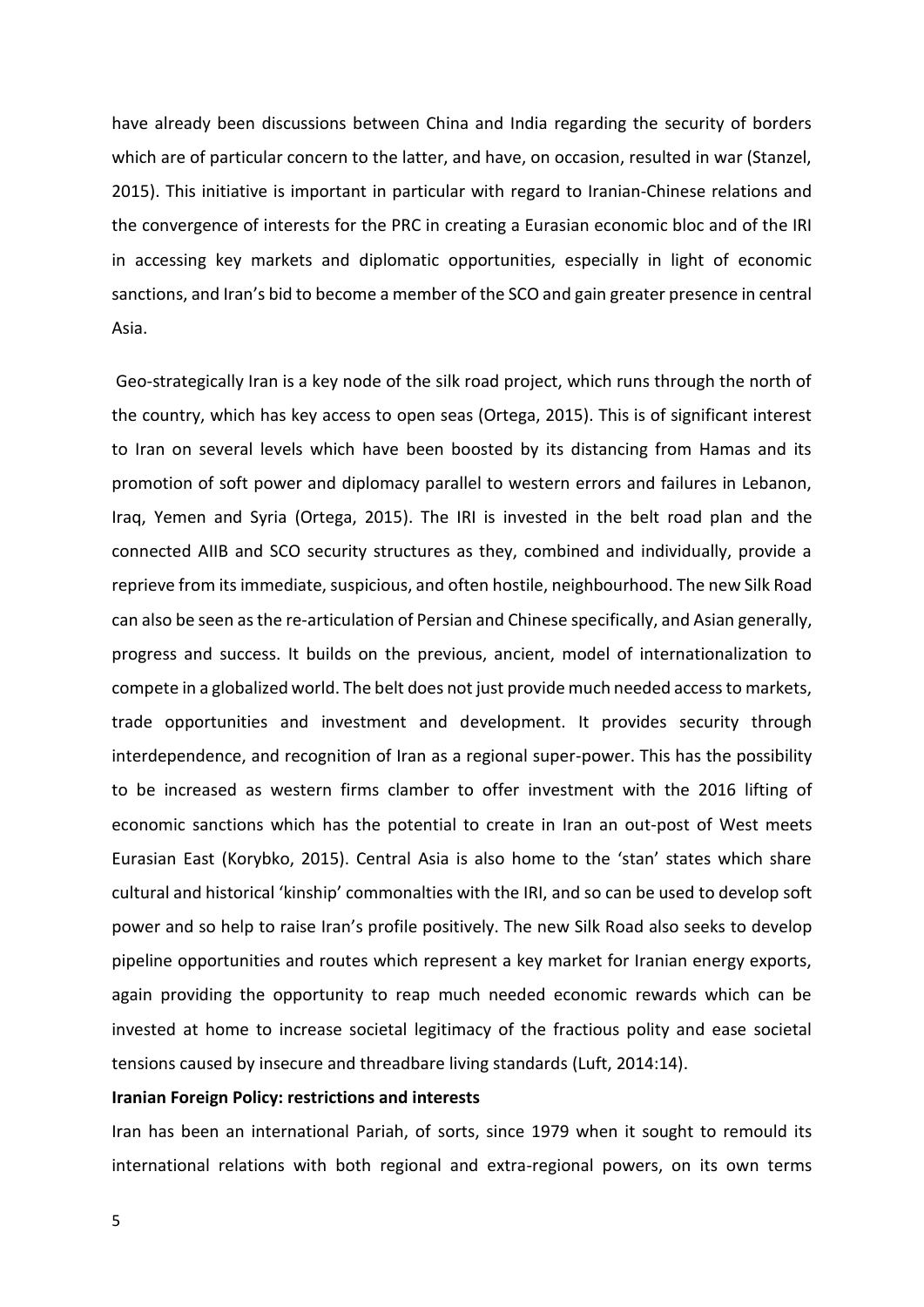(Mostashari, 2005:8). The state, under Ayatollah Khomeini abandoned the secularizing and modernizing ambitions of the Shah in favour of a theocracy under Islamic, Sharia, law (Hashim, 1995). Relations with the dominant Western powers of Europe deteriorated rapidly or, as with the USA, were severed all together (Sabet-Saeidi, 2011:69). The constitution was redrafted and included, specifically, a commitment to the export, regionally, of the Islamic revolution. Just two presidents in, under Rafsanjani, and following the death of Khomeini and the appointment of Khamenei, such ambition was superseded by the national awareness of the need to execute a more pragmatic foreign policy approach (Hashim, 1995). The reasons for this were many, based on an economy and morale crumbling under eight years of war (with Iraq from 1980-1988), a lack of regional trust, a lack of allies, and a need to recover and move away from unprofitable isolationism. This pragmatism was maintained and developed during the Khatami presidency, faltered somewhat under Ahmadinejad (Ehteshami and Zweiri, 2001:151) and appears to have been revived under Rouhani.

Iran has a long and rich history of culture, civilization, internationalization and diplomacy (Fischel, 1951). It also has a long history of having been at the mercy of invasion, interference and domination. As a nation it has been at the mercy of the Greeks, Arabs, Mongols and Turks, and exploited and subjugated by the Russian and European empires and invaded yet again during World Wars One and Two (Ramazani, 2009). In the modern era their natural inclination to home-grown democracy was perverted by the 1953 Coup that ousted Mossadeq in favour of the return of the autocratic Shah - a leader best suited to maintaining allegiance to the neo-colonial powers that had a vested interest in the country and its rich energy reserves (Ramazani, 2009). These events are ingrained in the Iranian collective psyche and directly affect their interpretations of events and behaviours.

Yet Iranian foreign policy, like that of its Chinese contemporary, is heavily influenced by its colonial past, its constitution demanding that it not give additional weight to any hegemonic power (Nia, 2011:280). The post-colonial mind-set is a psychological one and dependant on an increased sense of self-worth – of status - something that Iran has, and is increasing to have, as it develops its diplomatic ties regionally. One key problem, as a result of the colonial era, however, is the creation of the enemy. The Revolution was the cutting of the colonial apron strings – reaction and resistance to external domination and interference (Coughlin, 2009:11). The post-1979 era saw the state actively reorganize its identity in opposition to that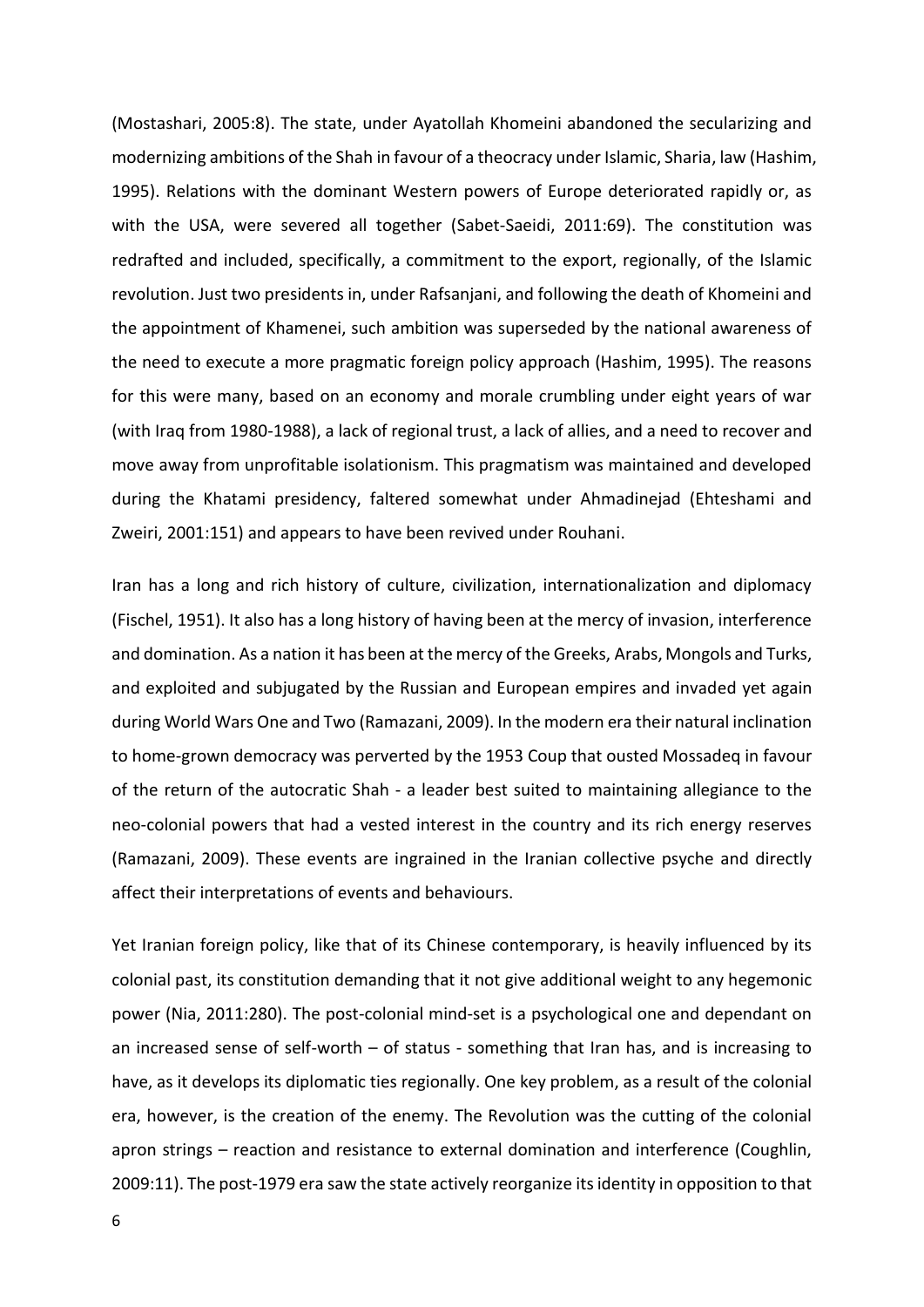of its oppressors – the shatans (devils) of Russia and the West. Chants of 'death to America' are as much habitual as they are representations of intent (Chopra, 2007). Indeed 9/11 was marked in Iran as a day that such chants could not be heard, as the people instead opted for pro-western street demonstrations in a show of solidarity against terrorism (Pipe, 2013:15).

In contrast to China, Iran, in the contemporary arena, is very much at the mercy of the processes of globalization. A growing population must be supported, economically, politically and socially. Iran has difficulties due to inherent mismanagement, both as a result of the war with Iraq which put longer-term structural developments on hold and also as a result of stalemates amongst the ruling elites (Aminmansour, 2007). Economic sanctions and limited trading and investment opportunities with the external world have also led to the retardation of economic growth. A direct result of this is the rapid urbanization of the Iranian population in a climate of economic stagnation internationally which has a direct domestic domino effect (Fanni. 2006:410). The state can be separated into two camps, those that urbanize with development and those that urbanize without it. The result is the lack of a clear middle level urban centre to bridge the gap between underdeveloped cities such as Hormozgan and Kerman, with major cities such as Tabriz, and Tehran (Aminmansour, 2007). Iranian advancement and development, however, is an area of concern both regionally with regard to the MENA and internationally, especially with its development of nuclear technology. Foreign direct investment (FDI) in Iran has been hindered by unfavourable and complex operating requirements and by international sanctions (Freeman, 2012). In the early 2000's the Iranian government attempted to overcome the former of these issues by liberalizing investment regulations which has had positive effects; Iran ranks 69<sup>th</sup> out of 139 in the global competitiveness report and ranked  $6<sup>th</sup>$  globally in 2010 in attracting FDI in the same report. This FDI is concentrated in a few sectors of the economy, namely the hydrocarbon industry, vehicle manufacture, copper mining, petro-chemicals, foods and pharmaceuticals. Iran has the will, what it lacks, at present, due to sanctions and a history of poor diplomacy, is access to markets and trading and diplomatic partners. An exception here is China, though to a lesser extent the same could be said of Russia, which also, at times, promotes positive relations with the Islamic republic.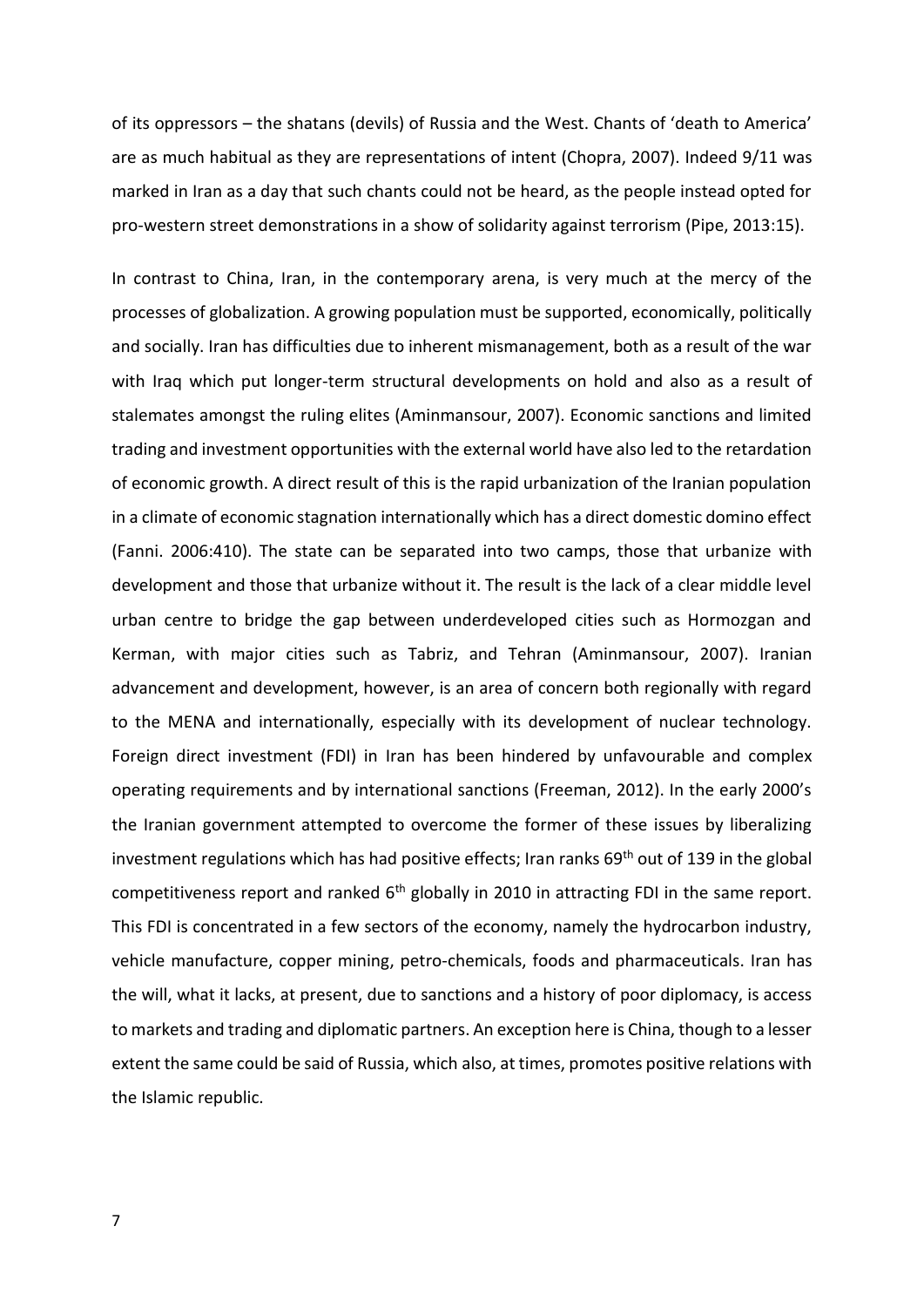#### **Shared interests as pre-requisites for greater development**

The nature of the relationship between the PRC and the IRI has been the source of much debate within the academic and security arenas, specifically in relation to regional and international impacts (Shariatinia, 2010:1). Whilst some of this is influenced by the residual concerns spawned from the China Threat theory, much is more greatly influenced by the status of Iran as a pariah, or rogue, state. A considerable amount of this discourse is framed within external perceptions, within the impact, expectations and concerns of third parties, rather than pursuing a greater understand of the relationship itself. Once such example of this preoccupation with impact over construction is the idea of there being the pursuit of a strategic relationship. In traditional security terms a strategic relationship is the alliance, or coalition, of powers against a common enemy or threat (Kay, 2015:185). In the contemporary era the foreign policies of these two states, whilst underpinned by common driving factors are actually quite different. They have specific, if not divergent, then, mutually dis-effectual, international and foreign policy interests. Iran has been developing its nuclear programme, much to the discomfort and protestation of the dominant powers that are the USA and Europe (Patrikarakos, 2012:). China's response to this has been to call for the creation of dialogue over sanctions, of peaceful resolution (Farrar-Welman and Frasco, 2010). Despite seeking to veto sanctions when possible, China has also voted in favour of them under international pressure (UNSC/9948). This again does not fit with a traditional strategic alliance.

What is needed then is a more robust and comprehensive understanding of the specific nuances of the Iranian-Chinese relationship. The material base of interaction will first be addressed, this relates to interactions between the two based on trade, energy and mutual interest in strategy. Whilst, as stated above, in traditional security terms the two powers have not formed a strategic coalition, there relationship has been strategically constructed to fulfil specific interests and compliment general aims, as will be discussed, pertaining to the one belt, one road' initiative. These concrete interactions will be referred to as the 'tangible' base of their relationship and will be discussed within the framework of international processes and developments, or international pressures, which will be shown to define and dictate its presentation and representation. Also necessary is an understanding of the tacit nature of this relationship and the rhetorical construction and maintenance of Iranian-Chinese relations

8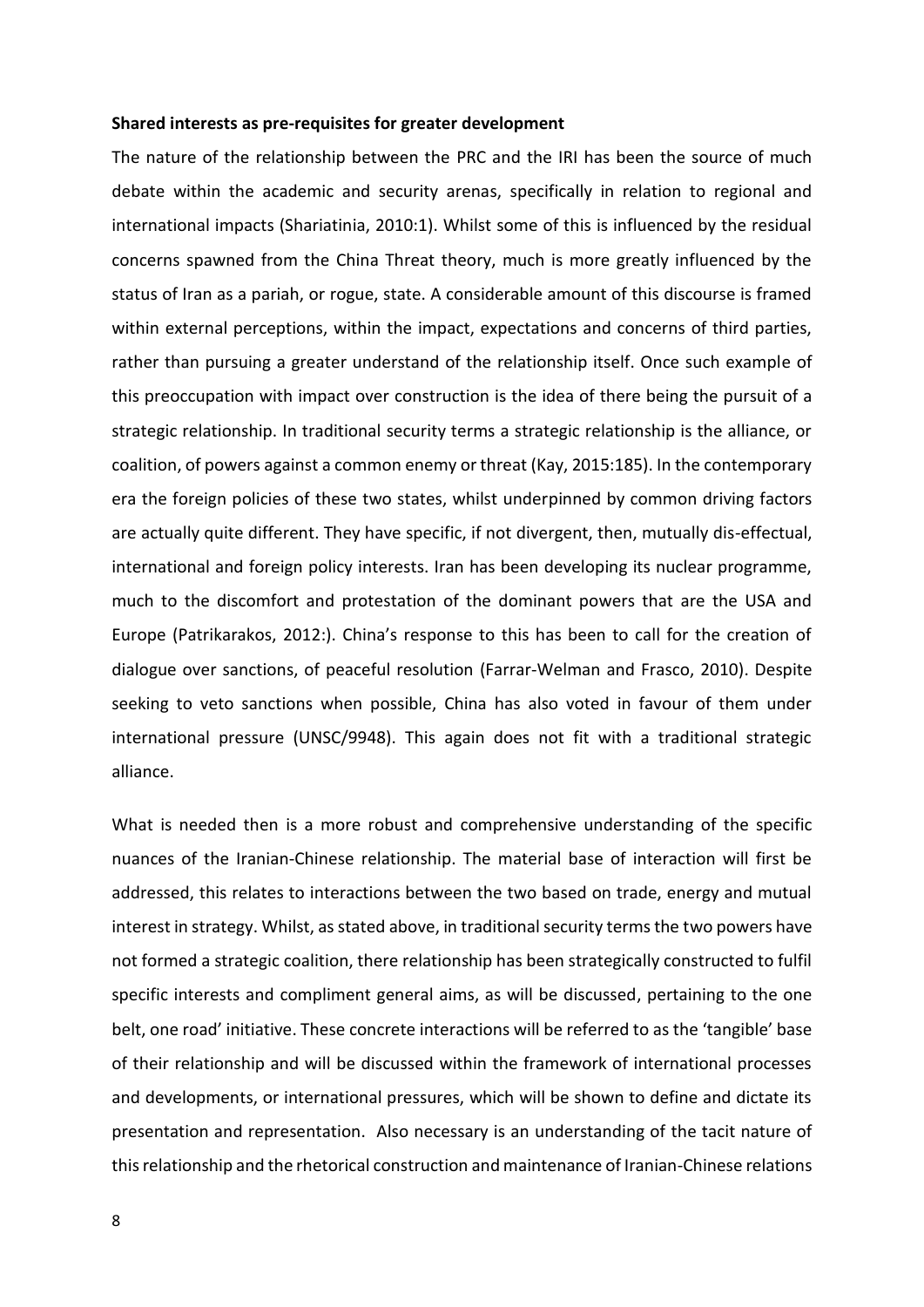in the absence of a formal alliance and how these work to politicize rather than to securitize, PRC-IRI new silk road co-operation. The construction of concepts of a narrative of friendship, historical shared experiences and co-operation between the two powers which in turn constructs a condition of trust in the absence of formal, internationally binding agreements is important for the (re)development of a successful trading route.

### **The material base**

As of the latest statistics from the IRI, China is officially the biggest market for Iranian exports at 23.37%, with imports at 19.57% (ISNA, 2015). In the first 10 months of the current Iranian calendar bilateral trade in non-oil products reached a record 13 billion dollars. 7.3 billion of this was imports from China and 5.9 billion exports to China (see fig.1 for a list of these products). This makes The PRC-IRI trade a valuable and strategic concern for the former who is subject to extensive and crippling UN authorized sanctions due to suspicions regarding it developing nuclear program (Global Policy Forum, 2006). The injection of capital gained from bilateral trade agreements is vital also for the continued domestic legitimacy of the IRI which is struggling to maintain its growing urban population and skilled workforce (Amuzegar, 2014:20). This is also important for its regional power projection as an influential power which can offset the pressure of challenger states such as Saudi Arabia and Israel as well as competitor states such as Turkey. Parallel to this China is also able to corner a market not already dominated by western firms; developing a testing ground for low end manufactured goods and medium-technology machinery previously identified as low quality compared to western alternatives. Of all the non-oil goods the greatest market is that of automobiles with China being Iran's biggest net exporter of cars and car parts. Alongside this Iran can also be seen to be reliant on China for infrastructure development and maintenance – relying on imports for its rail and subway services as well as household goods such as TVs, computers and phones. An analysis of the import/export goods traded between the two states clearly shows that there is a trade disparity with China importing low cost valuables and exporting high value items, putting Iran at a disadvantage and within a dependant relationship on China as a source of infrastructure development with regard to vital societal goods and services (Shariatinia, 2015). The development of a greater non-oil trade between the two has been a keen interest of the IRI since 2011 when international sanctions began to shrink the latter's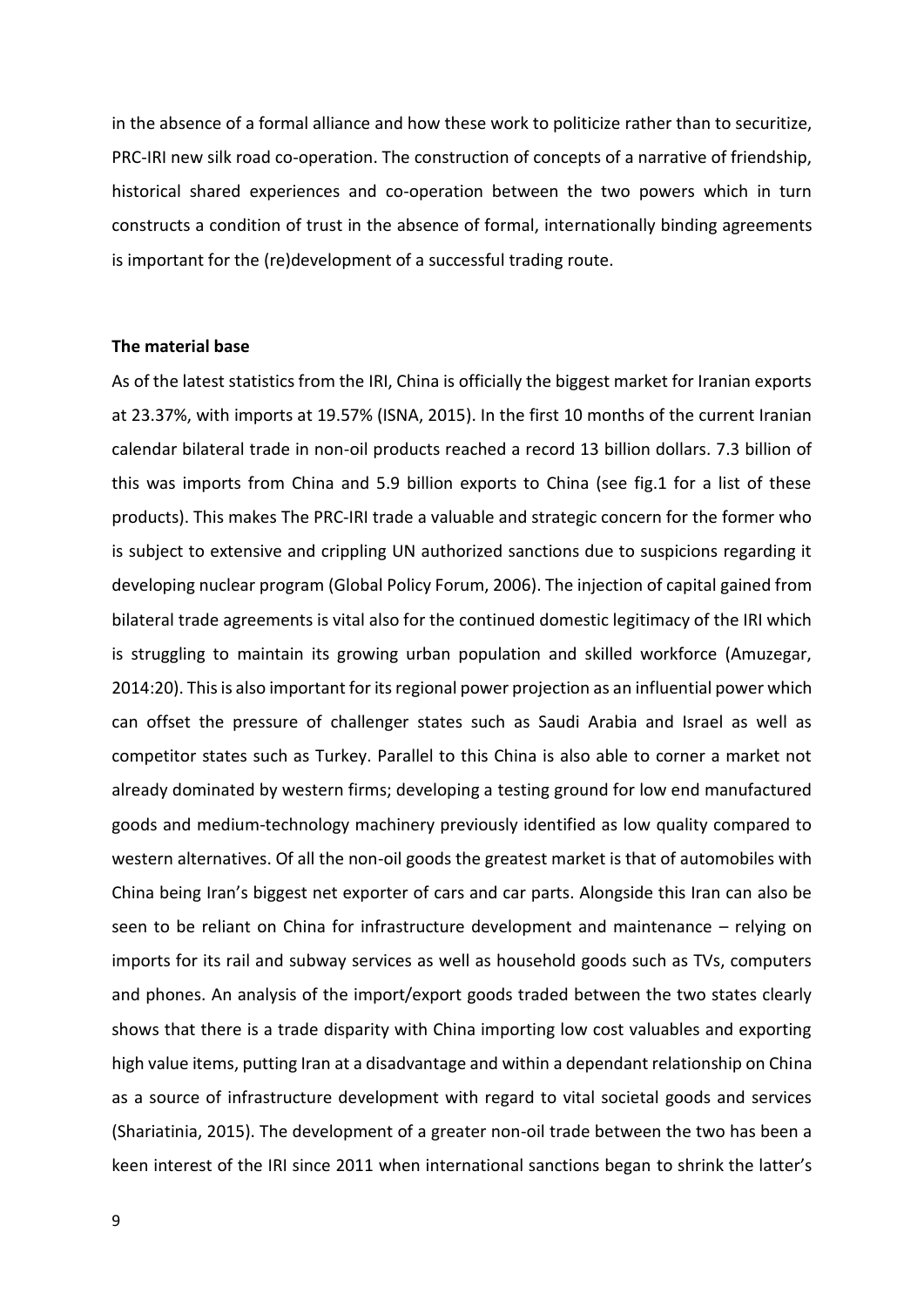economy and trade options. The diversification of trade goods, connected to this, is part of a wider societal legitimacy programme of job creation and development in Iran which suffers from a growing urban, educated and/or skilled youth workforce with few employment opportunities. China in contrast boasts both existing and developing ties with numerous countries in the Middle East and Asia as well as economic blocs such as the European Union (EU Trade, 2015). The need for such diversification in this respect then is a far less crucial, or political issue. The PRC does however need oil and oil-products, for which it is willing to adapt its trade preferences (Garver, 2006:279).

The one belt, one road initiative, for the IRI, is a development of these opportunities as it will not only encourage further co-operation and development with China but also the other members along the route. It provides a vital opportunity for the Islamic republic to create greater, more diversified trade and investment opportunities with Asian neighbours. This is a significant issue for Iran which, as a non-Arab, non-Sunni member of the MENA is an outsider and competitor in its direct region. Due to its pariah status and negative relations with the USA it also lacks access to European and American markets. Iran needs to develop, to modernize, and to globalize in order to both contribute to and benefit from, the global political economy. With the revival of the the Silk Road and reactivation of the nodes of interaction and co-operation, all eyes in Iran are on China, as its developer, as a back door, and post sanctions as a route, into the global economy and so an aid to Iran's return to precolonial status as a significant power and regional powerhouse.

## **Energy and oil fields**

In the energy sector the intricacies of Iranian-Chinese trade and so the political economy dimensions of their relationship are possibly most obvious. China is, as stated, a developing nation and one by-product of this is its insatiable need for energy as the world's second largest consumer of oil. With a growing GDP of 8-10% this consumption is only forecast to increase (Chinability, 2015). Of this it acquires the lion share of its needs from the IRI. That China is in need of such energy is well documented, as it develops so too do the expectations of its populace with regard to living standards, welfare, private transportation, gadgets and leisure activities. The increased demand for cars alone in China has increased as cycles are replaced – due in part to their greater affordability as a result of China's membership to the WTO (Luft,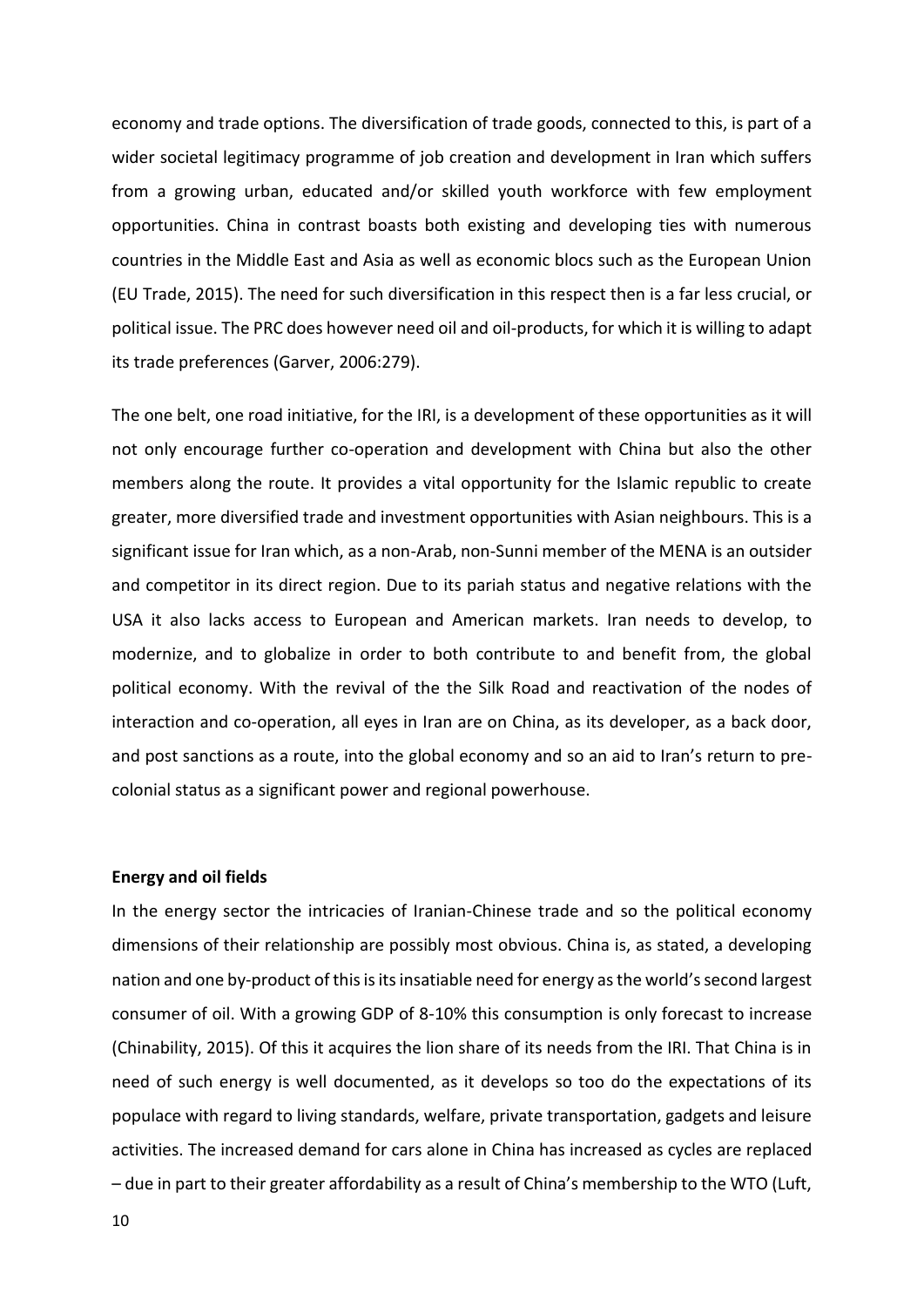2009). Iran in turn, less developed, has a rapidly growing population and poor infrastructure that has yet to recover from the Iran-Iraq war of the 1980's. Iran is also seeking to reduce its own reliance on its key natural resources which requires industrial development. Iran is also the owner of the second biggest oil and gas reserves in the MENA; due to UN and US sanctions however, customers are in short supply (Burman, 2009:120). As such there exists an oil for goods exchange between the two with the PRC paying for its energy quota through knowledge and technology transfers (Harold and Nader, 2012:22). Whilst there are an array of small, private, Chinese businesses in Iran, a significant amount of the Chinese companies present are connected to joint projects such as building and maintenance of oil refineries, transport systems, paper mills and telecommunications. Here we can see that energy commodities are tied, in the case of Iran, to societal needs and welfare.

China and Iran also co-operate on the development of Iran's numerous energy fields and so the capacity to access greater resources – for which the latter lacks the important know-how. Chinese national companies such as Sinopec, CNCP (Chinese National Petroleum Corporation) and CNOOC (Chinese National Off-shore Oil Corp) are some of the top firms with Iranian counterparts Nigec involved in the development of Iranian fields at Yadarvar, Masjid-e Suleiman and Kashan oil fields which produce a key income for Iran and key energy needs for China in a mutually beneficial trade relationship as China seeks to secure its access to these resources. In 2004, 2009 and 2011 Chinese state-run enterprises signed billion dollar (US) deals with Iran LNG for the exclusive right to extract and import oil and gas from the Yadavaran, north Azadegan and south Pars energy fields of the IRI. This interest in energy accumulation and access is also prevalent in, and key to, wider regional interests in the development of pipelines to compete with western and Russian sourced energy transportation lines across the region. One key proposal, is the line to connect China and Iran via Kazakhstan and Turkmenistan – cultural kin countries of the latter which it has used, in competition with Turkey, to develop ideological affiliations in the interests of boosting trade options in the post-Cold-War period (Paul, 2012). It should be noted however that such pipeline proposals are all too often 'proposals only' due to wider international pressures from extra-regional powers who currently hold the monopoly on energy transportation, such as Russia, and regional politics relating to co-operative agreements required from all parties to the pipeline and their own foreign and diplomacy political interests. Such endeavours have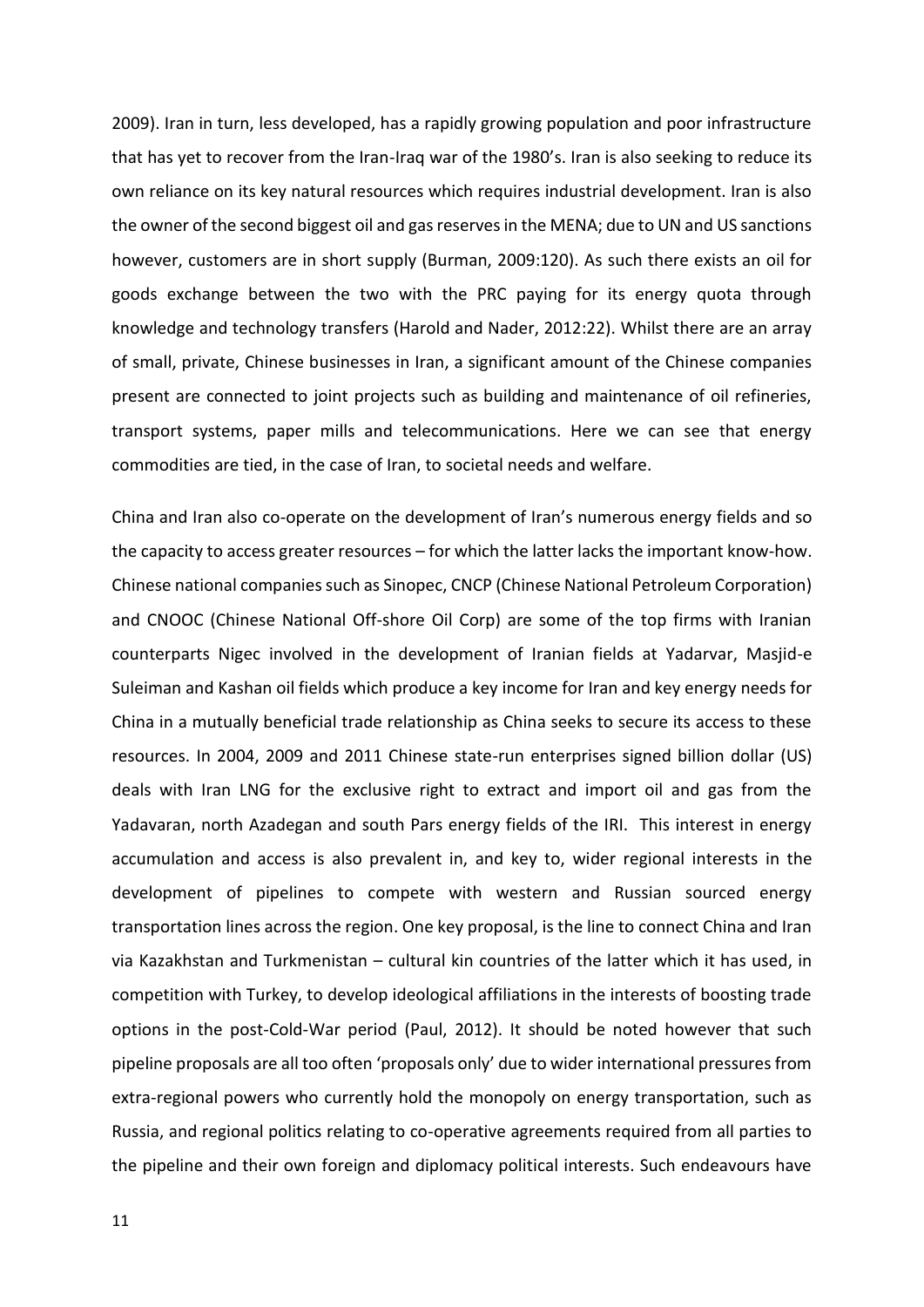the emphasis of non-disrupted transportation of Iranian oil to Chinese markets rather than a regional initiative for greater interdependence and so peace and stability, however the latter narrative is used to sell the co-operative efforts of the two powers. For China it is also important to consider the fact that all of its oil imports, regardless of seller, have to pass through potential maritime choke points such as the straits of Hormuz. As such the issue of energy is not just a trade or development concern for China and its trade partners but also one of regional security and, contingent to this, stability. The One Belt, One Road initiative in this respect, combined with the developments of the P5+1 talks which look to resolve Iran's nuclear issues, provide a vital opportunity for greater energy exportation and so national income, opening Iranian markets to external forces and aiding job creation which is vital for its large unemployed sector.

## **Military and technological transfer**

A less publicised but highly speculated over, at the international level, facet of IRI-PRC trade relations concerns military co-operation and technological transfer. Connected to security and stability, the above identified energy agreements between the IRI and China for the latter's exclusive rights to the energy fields was, in part, agreed to by the former in exchange for China's commitment to ensure their security. Whilst a formal alliance was not created China, under the latter deal in 2011, committed to the security of these fields as part of its national interest (Dorraj & Currier, 2008). This in part may be seen as strategic move by the IRI who has already been the victim of a US underpinned cyber-attack on it nuclear power plant (Langer, 2013:5) and is sensitive to Israeli rhetoric of cold war and calls for international military strikes. A significant degree of military interaction then does overlap with the above discussed energy sector in relation to the acquisition of nuclear technology, however this also comes into the domestic and regional arenas with the development of oil fields as well as propositions of energy pipelines involving third party states such as Tukey and Pakistan. Military co-operation and exchange is also of key concern as well a safe passage through the Hormuz canal. In the technological transfer arena. The PRC has provided assistance to Iran in the form of training and technical support. It has shared technology and maintenance information on missile construction and development which includes the building of a missile factory.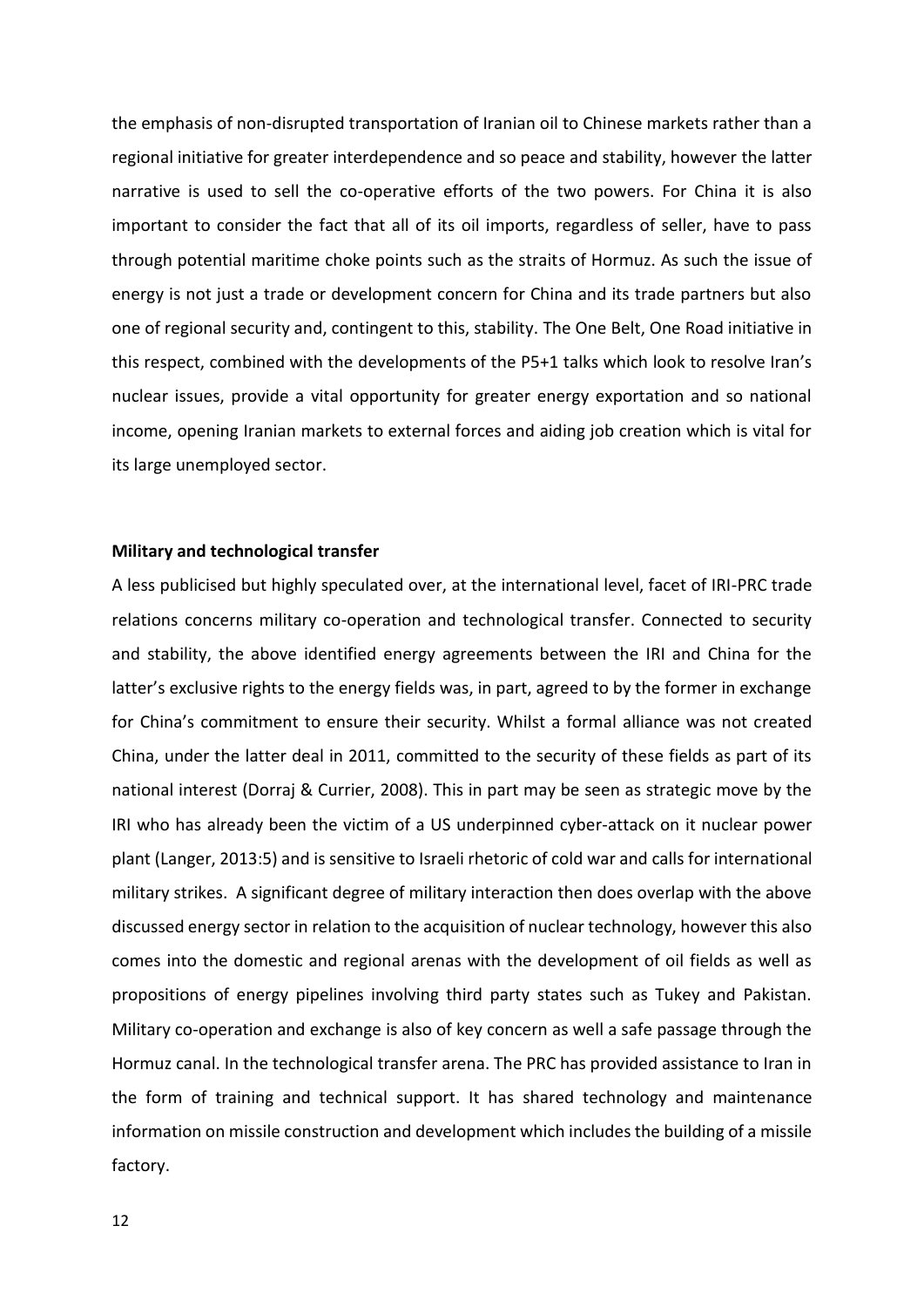There has also been collaboration on the development of surface to air missiles, fast track missiles, radar systems and combat aircraft. In the 1980's ad 1990's China used a black knight, in the form of North Korea (Hinckley, 1990), to assist in this transfer in an attempt to ward of US and European scrutiny of its military trade. Iran also used them to ensure its control of the straits of Hormuz though co-operating can be traced further back to the first gulf war in which China supplied weapons to both parties to the conflict. Though this military co-operation did decline significantly from the late 1990s onwards, it did not disappear altogether. In the contemporary era the biggest bone of contention for external powers is whether China, or Chinese companies, are selling nuclear weapons technology to Iran. Whist it is no secret that Iran is developing nuclear energy capabilities, as part of a long running domestic policy that can be traced back to the pre-theocratic governance of the Shah, there is much speculation as to whether this is weapons grade technology. Nuclear co-operation between the two powers began, formally, in the 1980's with China's agreement to provide 4 nuclear reactors and to help build a  $4<sup>th</sup>$  research reactor at Bushehr.

Co-operation of weapons grade technology officially ceased in the early 1990's when a covert agreement was discovered and so international pressure applied to China to withdraw (Delpech, 2006). However, suspicions of continued covert assistance abound. Iran, an original signatory of the NPT, is adamant that its nuclear development is for peaceful, domestic purposes only, to reduce its dependence on it oil revenues and for which it has to export crude oil and import refined oil (Leyne, 2010). It is also, the government states, a factor in its development program, if Iran is to become a developed country it must curb its reliance on its primary energy source and harness 'developed' technologies. China, parallel to this is, as stated, a developing state, and as a growing and significant power, has normative commitments to fulfil the role of a responsible power (Swaine, 2010:3). This is tied in with is regional policies in Asia to avoid neighbourhood fears and mistrust vis-a-vis its rise and influence but also internationally in line with its relations with the USA and Europe. China is adamant that it is not assisting in Iranian development of nuclear weapons capabilities. It is also vocal in its support of the right of Iran, and any other state for that matter, to develop nuclear energy (Gentry, 2005:118). This support is articulated in relation to its anti-hegemonic constitution which sets multi-polar regionalism above hegemonic dominance and external actor influence on domestic policies and interests.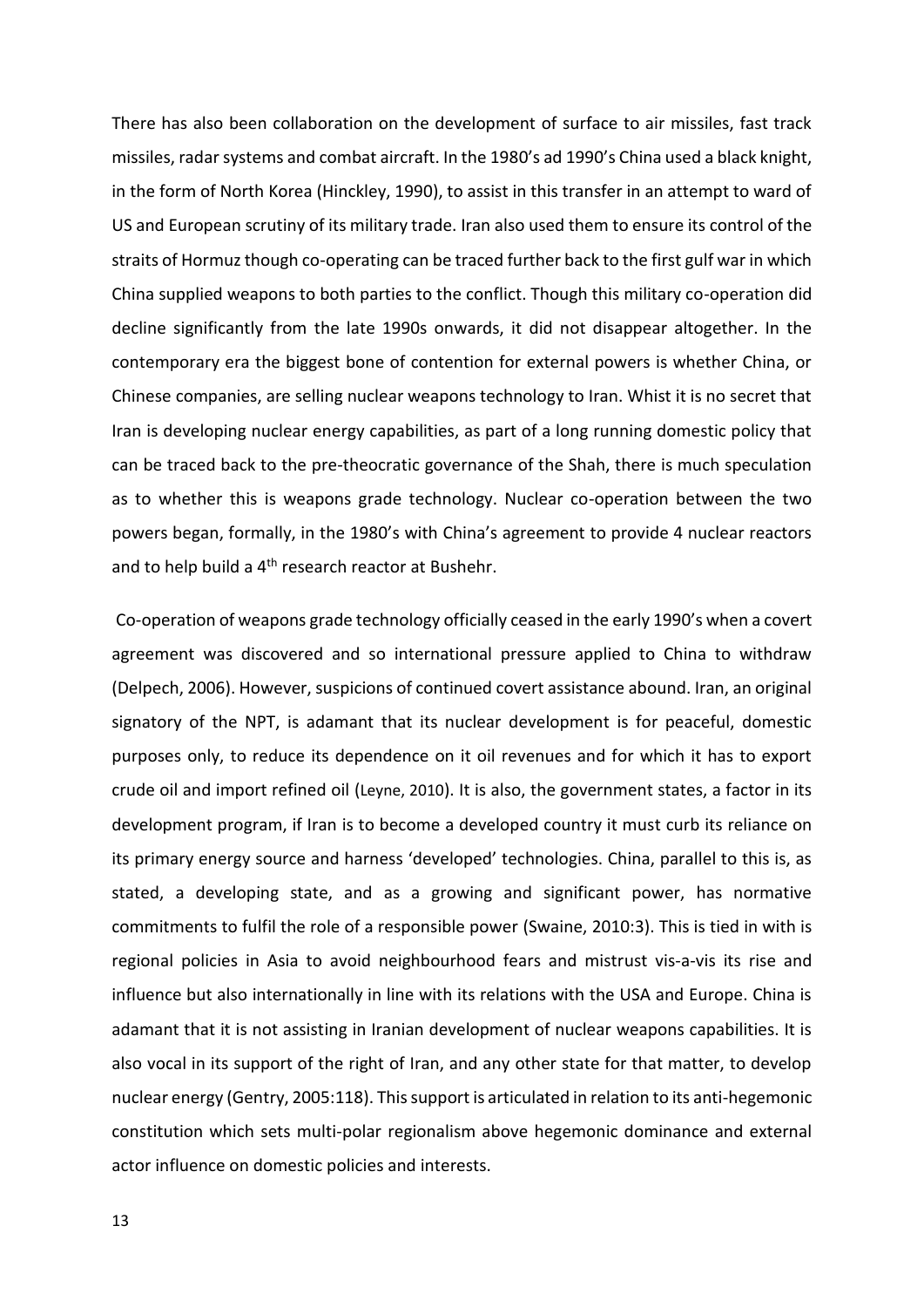Official discourse states confidence in Iranian transparency and statements of peace which have seen China veto, when possible, UN recommendations for further and more progressive sanctions on the IRI. China instead, in line with its harmonious rise strapline and growing power has called for the 'nuclear' issue with Iran to be addressed through the development of diplomacy and dialogue (Gentry, 2005:119). This appears, in the contemporary era to have been a coup de grace for the rising power as it has been instrumental in bringing the parties to the tensions to the table and mediating between them during the present, unpresented talks and agreements currently taking place amid a positive environment as agreements and points of compromise are being identified (Scott, 2015). This move not only give kudos to China's diplomatic skills but is potentially of significant economic benefit as an unsanctioned Iran creates greater trade and exchange opportunities between the two as well as a greater sense of regional peace and stability with regard to the commitment of officially binding international agreements between Iran and the dominant western world. It also eases pressure on China to explain its bilateral relations with Iran.

#### **Regional Co-operation**

Additional regional interests centre around terrorism and so physical and ideological security but also, and arguably predominantly, economic security. The SCO is a Eurasian regional organization, created in 1996 between China, Russia, Kazakhstan, Kyrgyzstan and Tajikistan. It is based on a treaty of deepening military trust and thus reducing the influence of liberal democracies in the member states (Summers, 2015). The SCO is underpinned by the commitment to non-intervention in domestic affairs and so safeguarding sovereignty, territory and domestic stability and so good neighbourliness and friendly co-operation (Summers, 2015). Over time this organization has grown in aim and scope, with the construction and promotion of regional programmes relating to key infrastructure systems such as transportation, telecoms, energy, security and banking. This is an Asia regional organization which is set up not so much to resolve disputes but rather to promote cooperation between members and so enhance development ambitions and trade relations and, above all, to safe guard security. The main security concerns identified are separatism, extremism and terrorism, the latter of which including drug-trafficking. Considering its proximity to the MENA and the predominance of Muslim communities this has gained much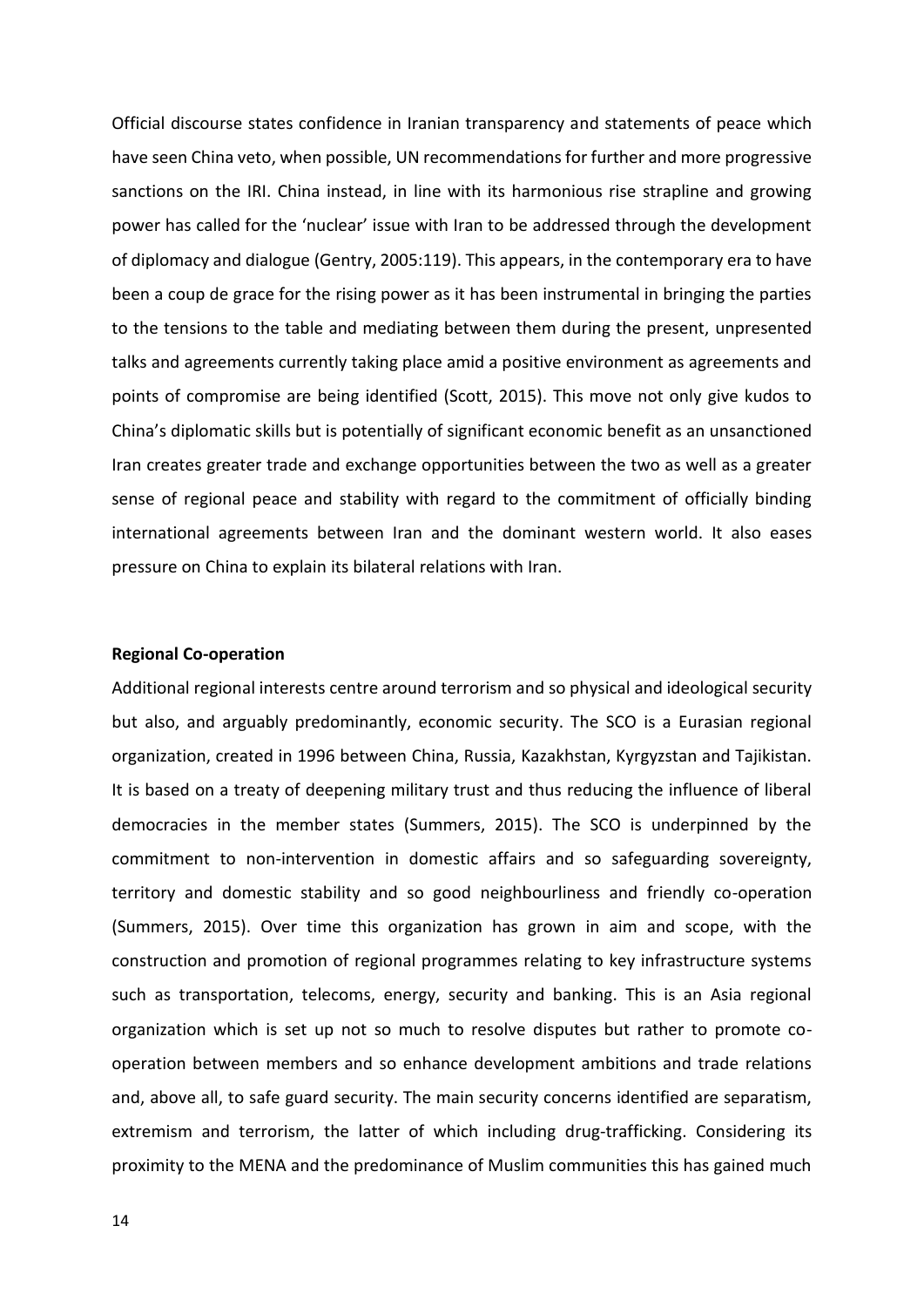weight in the post 9/11 era, though the organization is careful not to transform into a military bloc, concentrating on energy projects.

Iran, in 2007, was invited as a dialogue partner to the SCO and in 2016 may be set to achieve full member status, dependant on the current nuclear negotiations (Almeidi, 2015). This has given the IRI a greater pro-active presence in the central Asian region which provides opportunities with regard to energy projects and also wider non-oil trade potentials. This, along with the 'One Belt, One Road' initiative, fits with Iran's foreign policy commitments to increase regional alliances and collective security. It is also attractive to Iran with regard to its potential ability to sway political power and exert influence internationally, an important factor for the IRI and its pariah status vis-a-vis western powers and organizations (Saremi, 2015). In line with economic co-operation the SCO has also launched an initiative for a new banking system to offset the dominance of the current international banking system and so create new areas of economic growth and political influence. The Asia Infrastructure Investment Bank (AIIB), currently in the process of being constructed with its base in Beijing, has Both China and Iran as two of its 35 founding members (Shaoxian, 2015).

The involvement of Iran in the new Silk Road endeavour is both geo-strategic and political. It is true that Iran's main security concerns lay within its immediate vicinity, however due to the impacts and pervasiveness of globalization and international trade, economic progress and security are highly interdependent. Iran's role in the AIIB is also part of its wider commitments to improving its international image – assisted also by current nuclear negotiations. This also has a domestic influence with regard to Iranian society which is suffering from sanctions and the rise of the youth generation which do not remember, first hand, the Iranian revolution or previous external interventions (Ortega, 2015) and so, aided by greater technological and telecommunications access are ever more conscious of disparities between themselves and other, modern and developing societies. The new Silk Road, the SCO and the AIIB can be seen as a forum for the pooling of funds to invest in infrastructure projects for poorer countries. In this way it is similar to the world bank and IMF, though without the structural adjustment stipulations that are deemed unfair and progress-stifling (Young, 1970).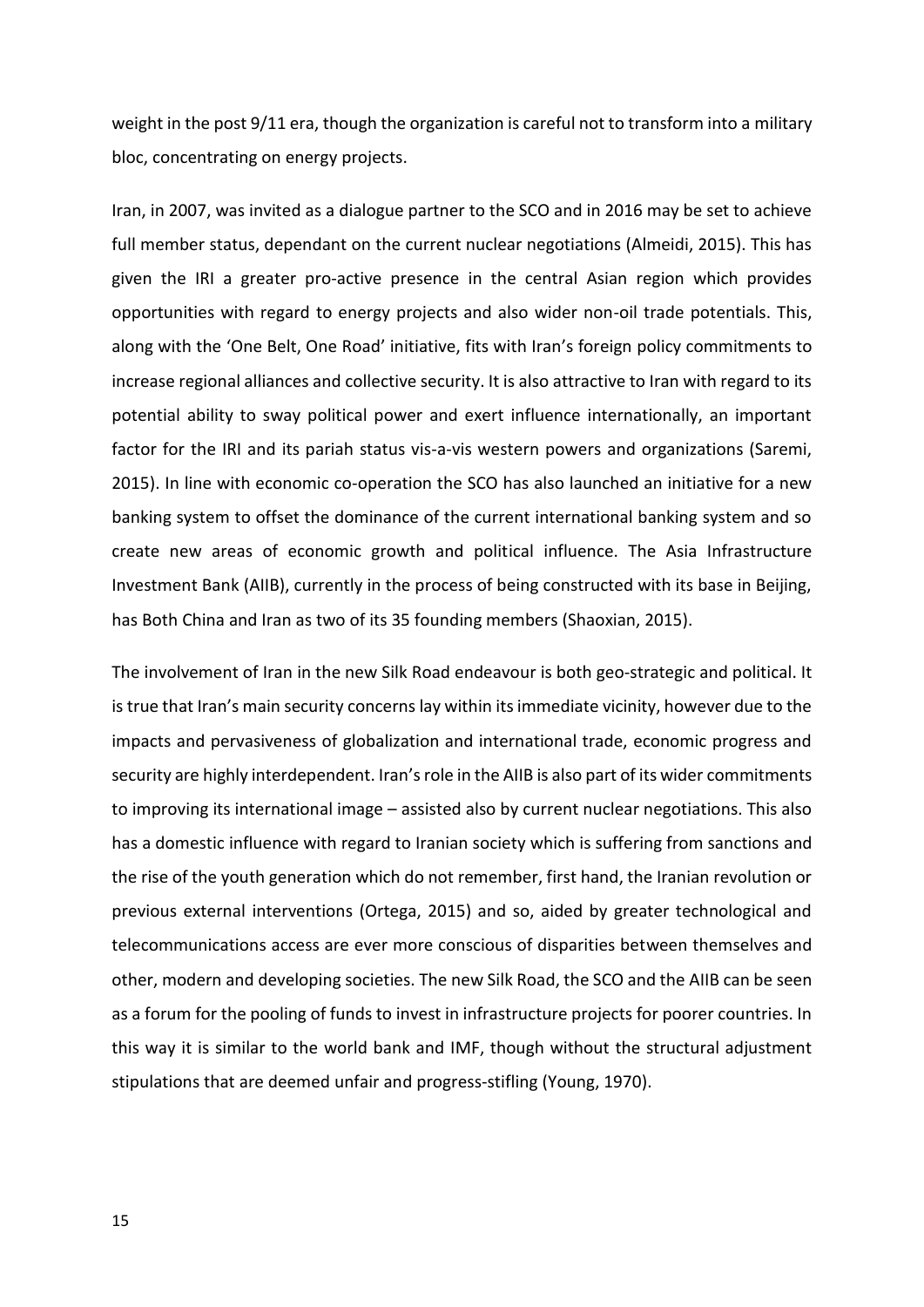## **Conclusion**

The one belt one road initiative launched by China, it can be argued can reveal much of China's evolving role as a major power and is development of a more proactive foreign policy in place of its previous defensive and cautious policies. The nuances of such developments, and the extent to which they are able to develop understandings of the PRC and its ambition however are beyond the remit of this paper. What has been of interest here is the PRC-IRI dynamic, with emphasis on the latter. The Islamic Republic, and indeed China, construct, through rhetoric and confidence building measures, a relationship marked by friendship, trust and cooperation (Joharchi, 2014). The driving force behind this, as discussed, are very real pragmatic material and economic interests. These centre on energy security, infrastructure and technological development and domestic and regional security issues (Garver). In light of the promotion of friendship the new Silk Road is not perceived by Iran as a threat, or viewed with suspicion. The construction of amenability and the lack of knowledge frameworks of past conflict enable the IRI to politicize the initiative, rather than to identify it as a security concern. In this respect the emphasis can be placed on the benefits, or potential benefits, that this politicio-economic system can provide. Assessed from an Iranian standpoint, it is a promotion of democracy between nations and so in line with their anti-hegemonic constitution as it is a trading and investment route which offers an alternative to western dominated economic institutions such as the world bank and IMF. It is a route to the development of soft power through greater interaction and activity with the other nodes of the road. In pragmatic terms it is also a vital opportunity for the Islamic republic to develop and diversify economically. China, at present, holds the monopoly in the Iranian market, much of which is based on energy for information transfers and as such lacks the real economic injection that traditional trade can offer. Access to a greater array of trade partners and transportation routes as a vital node of the road put Iran in a strong position politically. It also builds towards its pragmatic foreign policy initiatives of developing diplomatic ties and improvement of its international image as a responsible and active regional power which is needed in order to promote development and expand its domestic legitimacy, to move way from its pariah status and return to its self-articulated pre-colonial glory.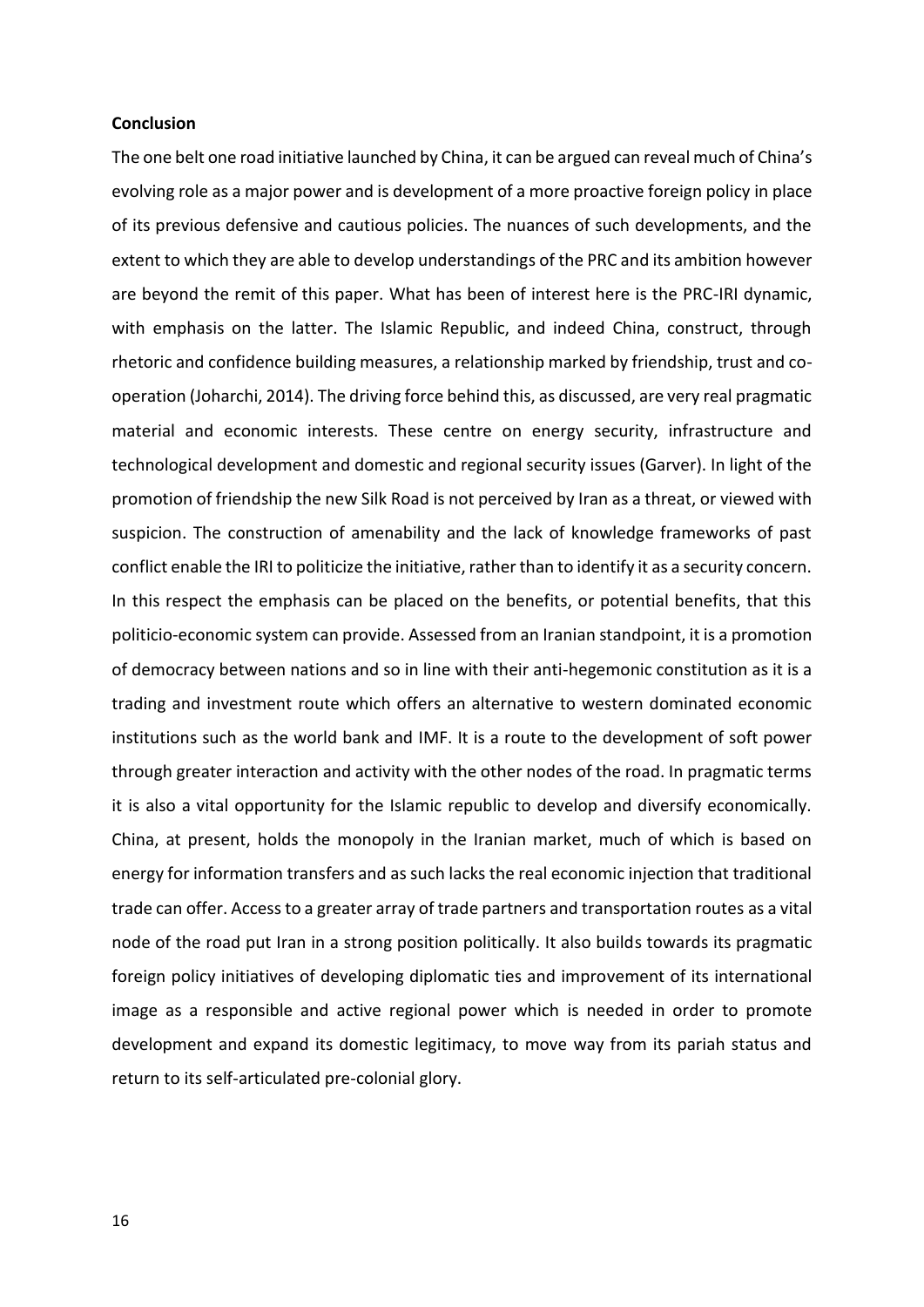## **Bibliography**

- Almeidi. M., 09.07.2015. The Shanghai Cooperation Organization Waits for Iran. Al Arabiyia News. http://english.alarabiya.net/en/views/news/middle-east/2015/07/09/The-Shanghai-Cooperation-Organization-waits-for-Iran.html
- Amuzegar. J., 2014. The Islamic Republic of Iran: Reflections on an Emerging Economy. Routledge: London.
- Aminmansour, M., Nov 2007. Uneven urbanization in Iran/Globalization: E:\Iran-Globalization.mht
- Anon. 09.06.2010, UNSC/9948: Security Council Imposes Additional Sanctions on Iran, Voting 12 in Favour to 2 Against, with 1 Abstention. Security Councils Meetings Coverage. [http://www.un.org/press/en/2010/sc9948.doc.htm.](http://www.un.org/press/en/2010/sc9948.doc.htm) Accessed 20.01.2014.
- Bickers. R., 2011. The Scramble for China: Foreign Devils in the Qing Empire 1832-1914. Penguin Books: London
- **•** Burchill. S., and Linklater. A., 2007. Theories of International Relations,  $3^{rd}$  ed. Palgrave Macmillan: Hampshire
- Burman. E., 2009. China and Iran: Parallel History, Future Threat. The History Press: Gloucestershire.
- Chinability. March 2015. GDP Growth in China 1952-2014. http://www.chinability. com/GDP.htm.
- Cable. V., 1995.What is International Economic Security? International Affairs. V 71:2, pp. 305-324
- Chopra, D., 16.11.2007. Curing the Post-Colonial Hangover. The Huffington Post: [http://huffingtonpost.com/deepak-chopra/curing-the -postcolonial-h\\_b\\_73049.html](http://huffingtonpost.com/deepak-chopra/curing-the%20-postcolonial-h_b_73049.html)
- Coughlin. C., 2009, Khomeini's Ghost. Macmillan: Oxford
- Crosbie, S., 1974. A Tacit Alliance. Princeton University Press: New Jersey.
- [Dorraj, M.](http://www.refworks.com/refworks2/default.aspx?r=references|MainLayout::init) and [Currier, C.L.](http://www.refworks.com/refworks2/default.aspx?r=references|MainLayout::init) 2008. Lubricated with Oil: Iran-China Relations in a Changing World. [Middle East Policy.](http://www.refworks.com/refworks2/default.aspx?r=references|MainLayout::init) V15:2: pp66
- Delpech. T., 2006. Iran and the Bomb: The Application of International Responsibility. C. Hurst: London.
- Ehteshami, A. and Zweiri, M, 2011. Iran's Foreign Policy; From Khatami to Ahmadinejad. Ithaca Press: Berkshire.
- European Commission. 2015. Trade: China[. http://ec.europa.eu/trade/policy/](http://ec.europa.eu/trade/policy/) countriesand-regions/countries/china/ Accessed 07.11.2015
- Fanni. Z., 2006. Cities and urbanization in Iran after the Islamic revolution. Elsevier: Cities, Vol. 23, No. 6, p. 407–411
- Farrar-Wellman. A., and Frasco. R., July 2010. China-Iran Foreign Relations. Http:www.Irantracker.org/foreign-relations/china-iran-foreign-relations: ccesses24/03/2011
- Fischel, J.W., 195[1 Semitic and Oriental studies: a volume presented to William Popper,](http://books.google.com/books?id=FTcGAQAAIAAJ&dq=At+least+from+the+tenth+to+the+twelfth+century%2C+Persian+women+were+to+be+found+in+Canton%2C+in+the+former+period+observed+among+the+inmates+of+the+harem+of+Liu+Ch%27ang%2C+Emperor+of+Southern+Han%2C%272+and+in+the+latter+seen+as+typically+wearing+great+numbers+of+earrings+and+cursed+with+quarrelsome+dispositions.&q=inmates+harem)  [professor of Semitic languages, emeritus, on the occasion of his seventy-fifth birthday,](http://books.google.com/books?id=FTcGAQAAIAAJ&dq=At+least+from+the+tenth+to+the+twelfth+century%2C+Persian+women+were+to+be+found+in+Canton%2C+in+the+former+period+observed+among+the+inmates+of+the+harem+of+Liu+Ch%27ang%2C+Emperor+of+Southern+Han%2C%272+and+in+the+latter+seen+as+typically+wearing+great+numbers+of+earrings+and+cursed+with+quarrelsome+dispositions.&q=inmates+harem)  [October 29, 1949.](http://books.google.com/books?id=FTcGAQAAIAAJ&dq=At+least+from+the+tenth+to+the+twelfth+century%2C+Persian+women+were+to+be+found+in+Canton%2C+in+the+former+period+observed+among+the+inmates+of+the+harem+of+Liu+Ch%27ang%2C+Emperor+of+Southern+Han%2C%272+and+in+the+latter+seen+as+typically+wearing+great+numbers+of+earrings+and+cursed+with+quarrelsome+dispositions.&q=inmates+harem) Volume 11 of University of California publications in Semitic philology. University of California Press.
- Foltz. R., 2000. Religion of the Silk Road. Palgrave Macmillam: London.
- Freeman. C.W., 2013. Coping with Kaleidoscopic Change in the Middle East. Middle East Policy Council. V XX:4 pp 1-6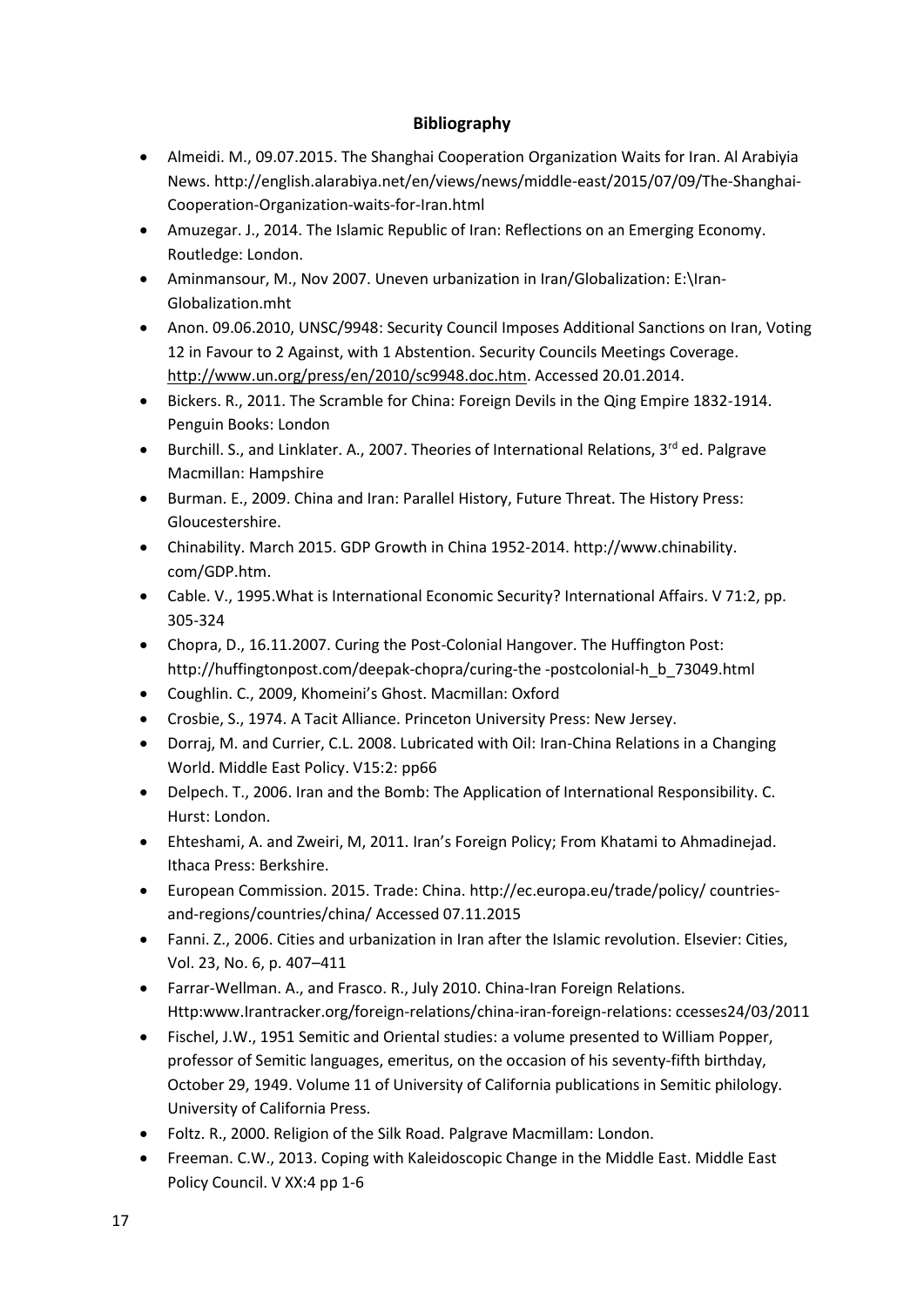- Garver. J.W., 2006. China and Iran: Ancient Partners in a Post-Imperial World. University of Washington Press: Washington
- Harold. S., and Nader. A., 2012. Iran and China, Economic, Political and Military Relations. The RAND corporation: California.
- **Gentry.** B.J., Nov 2005. The Dragon and the Magi: Burgeoning Sino-Iranian Relations in the 21st Century. The China and Eurasia Forum Quarterly. V3:3 pp111-125
- Global Policy Forum. 2006. [UN Security Council Imposes Sanctions on Iran.](https://www.globalpolicy.org/component/content/article/202-sanctions/41829.html) https://www.globalpolicy.org/component/content/article/202/41829.html
- Hashim, A., 1995. The Crisis of The Iranian State, Adelphi Books: Oxford University Press: Oxford
- Hickley. D., (1990). "New Directions in China's Arms for Export Policy: Of China's Military Ties with Iran" [Asian Affairs](https://en.wikipedia.org/wiki/Asian_Affairs)
- ISNA. 31.01.2015. Iran's Exports to China hit \$8 Billion. <http://isna.ir/en/news> /93111105990/Iran-s-exports- to-China-hit-8-billion
- Joharchi. S., 2014. A Tacit Alliance: The Political Economy Of Chinese-Iranian Relations. Maghreb Review. V39:1 PP31-52
- Kay. S., 2015. Global Security in the Twenty-First Century: The Quest for Power and the Search for peace 3<sup>rd</sup> Ed. Rowman and Littlefield: London
- Korybko. A., 15.08.2015. "New Silk Road" and Iran's Potential as Energy Disruptor". Polar Reorientation in the Middle East. Globalreasearch.org http://www. global research.ca/newsilk-road-and-irans-potential-as-energy-disruptor-polar-reorientati on-in-the-middleeast/5469473
- Langer. R., 2013. To Kill a Centrifuge: A technical Analysis of What Stuxnet's Creators Tried to Achieve. The Langer Group: Arlington[. http://www.langner.com/en/wp](http://www.langner.com/en/wp-content/uploads/2013/11/To-kill-a-centrifuge.pdf)[content/uploads/2013/11/To-kill-a-centrifuge.pdf](http://www.langner.com/en/wp-content/uploads/2013/11/To-kill-a-centrifuge.pdf)
- Liu. X., 2010. The Silk Road in World History. Oxford University: New York
- Luft. G., 2014. Hard Truths, Difficult Choices: Recommendations on the G-7 Bolstering Energy Security. Institute for the Analysis of Global Security: [www.iags.org.](http://www.iags.org/)
- Mostashari. A., 2005. Iran: A Rogue State? Iran Analysis Quarterly. V2:4 pp2-9
- Nia, M.M., 2011. A Holistic Constructivist Approach to Iran's Foreign Policy. International Journal of Business and Social Science. V2:4 pp279-294
- Ortega. A., 21.07.2015. The New Silk Road Passes Through Iran. Elcano Royal Institute: Global Policy[. http://www.blog.rielcano.org/en/global-spectator-the-new-silk-road-passes](http://www.blog.rielcano.org/en/global-spectator-the-new-silk-road-passes-through-iran/)[through-iran/](http://www.blog.rielcano.org/en/global-spectator-the-new-silk-road-passes-through-iran/) Accessed 08.08.2015
- Patrikarakos. D., 2012. Nuclear Iran: The Birth of an Atomoic State. I.B. Taurus: London.
- Paul. A., 10.12.2012. Turkey and Iran: An unravelling Relationship. Al Arabiya News. <http://english.alarabiya.net/views/2012/08/12/231743.html>
- Pipe, J., 2013. Hoping for Peace in Iran. Gareth Stevens Publishing: New York
- Ramazani, R.K., 2009. Understanding Iranian Foreign Policy. The Middle East Institute: Payvand Iran News.
- Scott. E., 07.2015. A Nuclear Deal With Chinese Characteristics: China's Role in the P5+1 Talks with Iran. Jamestown Foundation: China Brief. V15:14